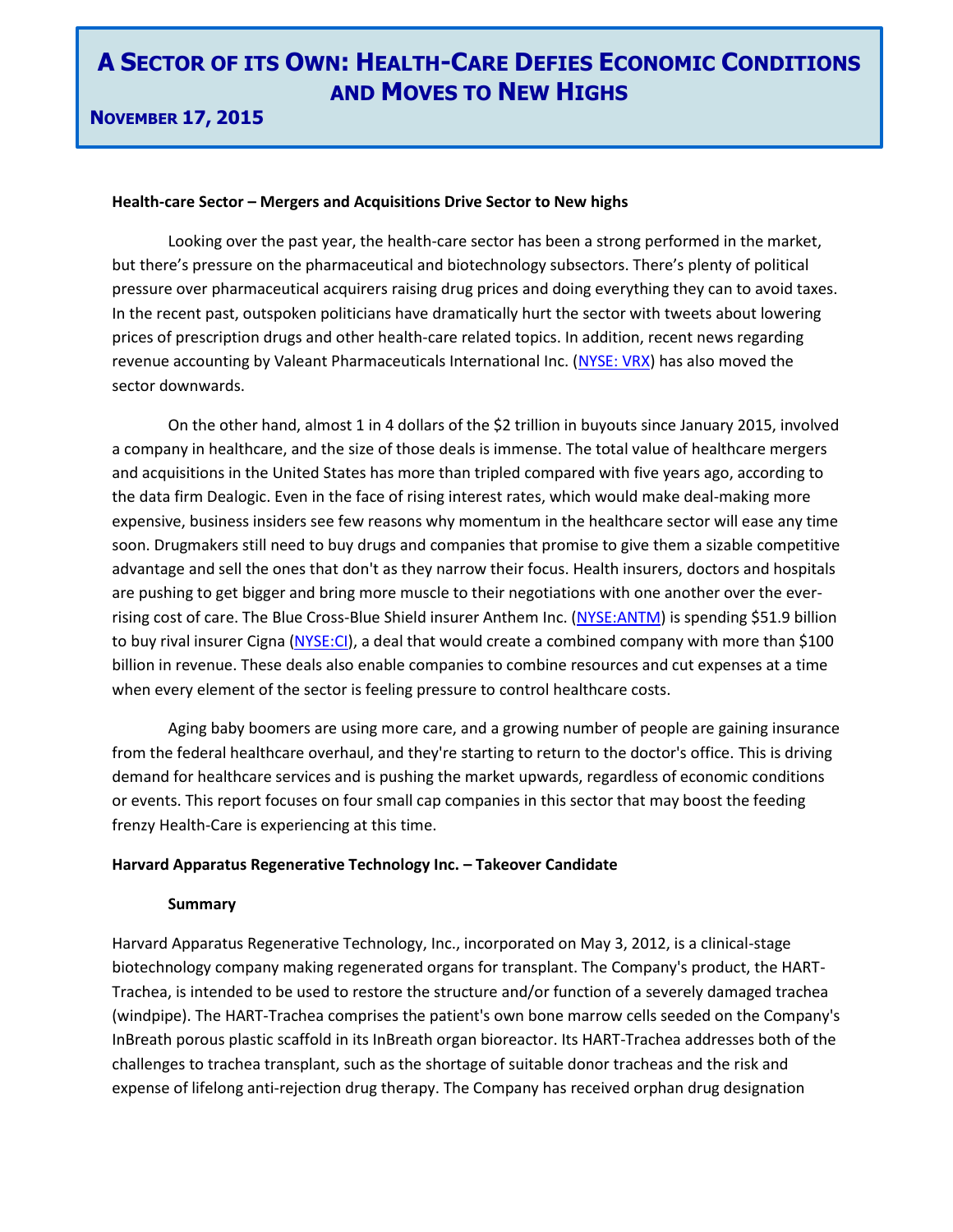### **NOVEMBER 17, 2015**

from the United States Food and Drug Administration (FDA) for the HART-Trachea in the United States market. The Company is engaged in pre-clinical development of its HART-Trachea. As of December 31, 2014, the HART-Trachea has been implanted in five adult human patients. Average survival among the three of these patients who have died to date has been 22 months. Of the three patients who have died, none of them have died because of a failure of its scaffold. Two of the patients are still alive. Of those two patients, one is at approximately 9 months and the other is at approximately two and one half years from being first implanted.

### **Recent News and Analysis**

Most recently the company reported third quarter financial results and provided a business update. HART's net loss in the third quarter of 2015 improved to \$2.3 million, or \$0.19 per basic share, compared to \$2.7 million, or \$0.34 per basic share, in the third quarter of 2014. The improvement was primarily due to decreases of \$0.2 million in payroll-related cost, \$0.2 million in recruiting expenses, \$0.1 million in legal fees associated with intellectual property, and \$0.1 million in other spending, offset by \$0.2 million in incremental spending related to animal studies. For the first nine months of 2015, HART's net loss increased to \$9.4 million, or \$0.91 per basic share, compared to a net loss of \$8.2 million, or \$1.05 per basic share, over the corresponding period in 2014. The higher net loss was primarily due to a \$1.6 million increase in non-cash stock-based compensation expense, principally related to the resignation of HART's Chief Executive Officer in April 2015, offset by a \$0.4 million reduction in other operating costs.

Additionally, the company announced significant results – including clear evidence of complete esophageal tissue regeneration – from recently conducted animal research on HART's 2nd Generation (Gen2) bioengineered implant platform. HART's Gen2 technology reflects design enhancements to improve the body's response to the implant and to better guide the repair of tissue in the healing process. The Company's recent animal studies tested all three of its Gen2 implants – esophagus, trachea, and bronchus – demonstrating resolution of the negative inflammatory response observed with the prior generation of the technology. Clinically significant evidence of tissue and nerve regeneration was observed in the esophageal implant, positioning the esophageal implant as the current lead development priority. Importantly, HART's esophageal implant is intended to address a very significant need as a potentially life-saving treatment for patients with esophageal cancer. Each year in the U.S. approximately 17,000 new cases of esophageal cancer are diagnosed, and more than 4,000 are addressed by surgery. The Company believes that these results underscore the value and potential of its platform technology to treat these patients and pave the way for further studies and its regulatory pathway for human clinical trials. The company also continued to advance its development partnerships, specifically collaborations with Mayo Clinic and Connecticut Children's Medical Center (CCMC). HART's collaboration with Mayo Clinic focuses on developing solutions for cancer and other life-threatening diseases affecting the esophagus, bronchus and trachea. HART has initiated its planned confirmatory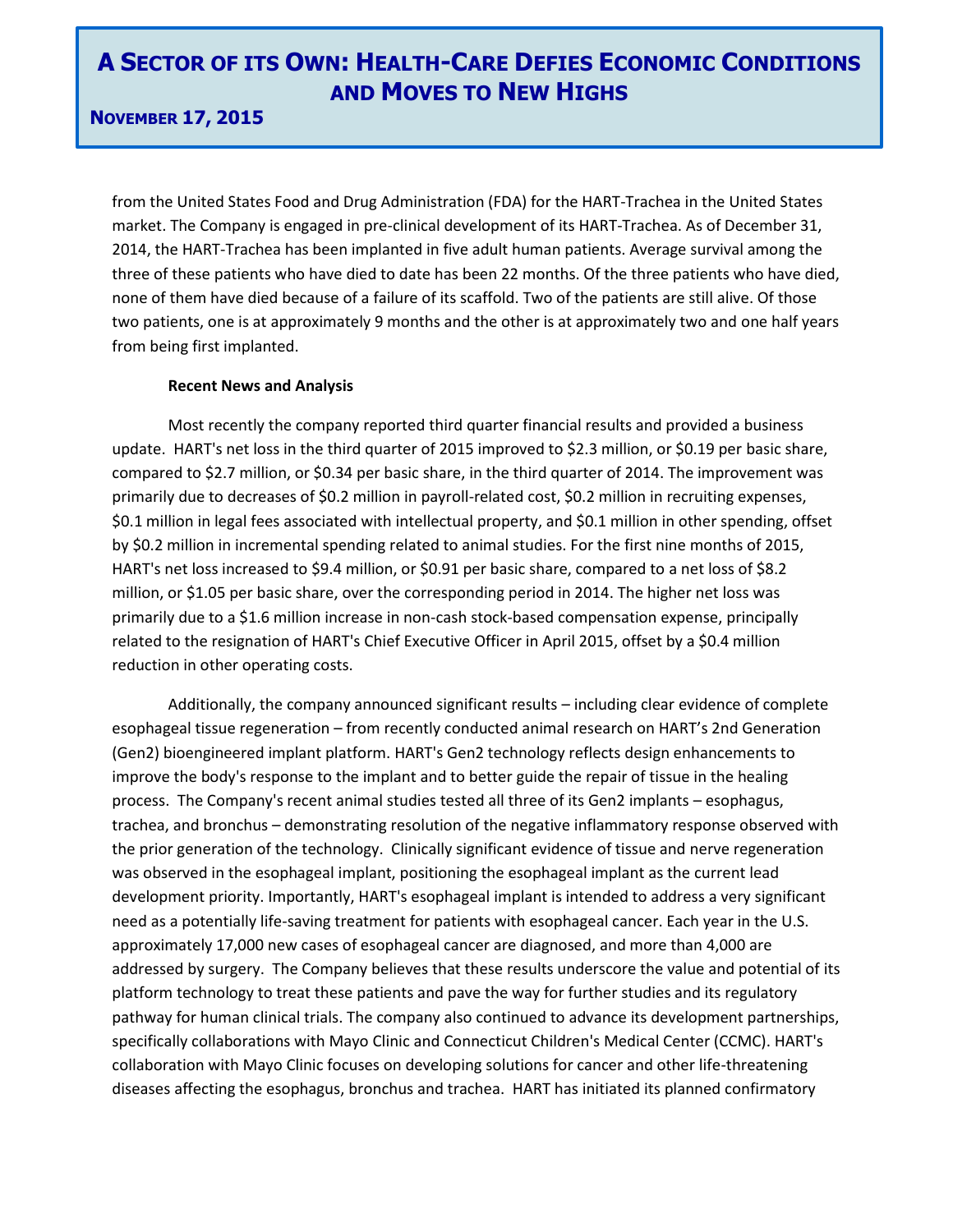**NOVEMBER 17, 2015**

large-animal studies of its Gen2 implants in collaboration with Mayo Clinic. The study design has been completed, prerequisite tests are underway and the Company expects the animal surgeries to occur in December. The Company's collaboration with CCMC is focused on developing a solution for a congenital childhood condition, pediatric esophageal atresia, a condition in which a significant or complete separation of a child's esophagus prevents normal eating function. Initial tests with CCMC commenced during the third quarter.



### **Verdict**

Investors reacted favorably to the recent announcements made by the company. Shares of HART skyrocketed nearly 115% in the last five days and have held that trading range for the past week. This is certainly a reversal of trends and is expected to continue holding for the foreseeable future. The Company's products are gaining traction and should lead to profitability in the near future. With a market cap of only \$15.15M, expect the big fish to have their eye on this one.

### **Arena Pharmaceuticals Inc. – Upcoming Turnaround**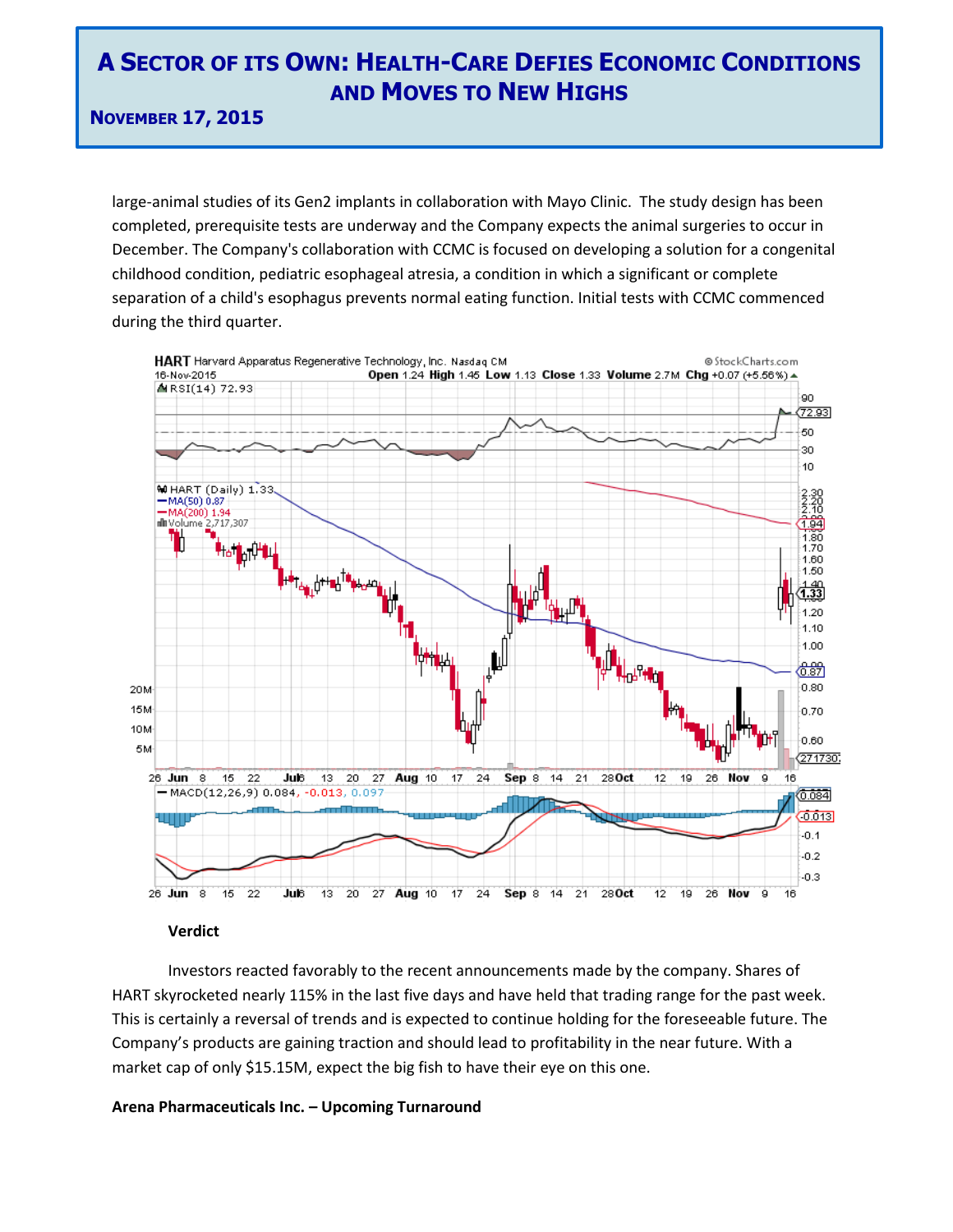### **NOVEMBER 17, 2015**

#### **Summary**

Arena Pharmaceuticals, Inc., incorporated on April 14, 1997, is a biopharmaceutical company focused on discovering, developing and commercializing drugs that target G protein-coupled receptors (GPCRs). The Company's drug, BELVIQ (lorcaserin HCl), was approved by the United States Food and Drug Administration for marketing in the United States. In addition to BELVIQ, the Company has other drug candidates and compounds at various stages of research and development. The Company is exploring lorcaserin's once-a-day, extended release formulation, as an aid to smoking cessation, in combination with phentermine and other agents for weight management, and for other possible indications. The Company's other drug candidates include ralinepag for vascular diseases, APD334 for autoimmune diseases, APD371 for pain and fibrotic diseases, and temanogrel for thrombotic diseases. The Company has completed an initial study to evaluate the safety, tolerability and pharmacokinetic properties of different formulations of lorcaserin 20 milligram extended release tablets, and selected a once-daily formulation for further development. The Company has completed dosing in two additional Phase I clinical trials to determine the pharmacokinetic properties and bioequivalence of the selected once-daily formulation. The Company and Eisai demonstrated results from a Phase II trial to assess the efficacy and safety of lorcaserin as an aid to smoking cessation. In this 12-week, randomized, double-blind, placebocontrolled study, 603 active smokers were randomized to receive lorcaserin 10 mg once daily, lorcaserin 10 mg twice daily or placebo in a 1:1:1 ratio. The Company and Eisai demonstrated results from Eisai's pilot study to assess as the primary endpoint the safety of lorcaserin and phentermine when coadministered.

#### **Recent News**

ARNA reported a loss of 11 cents per share in the third quarter of 2015, narrower than the yearago loss of 13 cents per share. Total revenues grew 11.9% year over year to \$9.1 million, surpassing analyst estimates of \$8 million. In addition, Arena recently announced a restructuring plan to improve efficiencies and cut costs. The company said that it will remain focused on key R&D programs including the APD334 program (phase II study ongoing for ulcerative colitis, potential for additional indications beyond inflammatory bowel disease through small pilot studies), ralinepag (phase II study ongoing for pulmonary arterial hypertension (PAH), APD371 (in a multiple-ascending dose study with top-line results expected in the first quarter of 2016) and the Belviq CVOT – CAMELLIA. The company also plans to submit an application for FDA approval of a once-daily formulation of Belviq by year end. The company plans to cut its U.S. workforce by 35% (approximately 80 employees). Arena expects this move to reduce annualized cash expenditures for personnel by about \$11 million. The company intends to implement additional cost control measures like reductions at its Swiss manufacturing facility. Arena also announced that it will not be pursuing certain lifecycle management programs for Belviq including for use in combination with phentermine for weight management and smoking cessation. Research &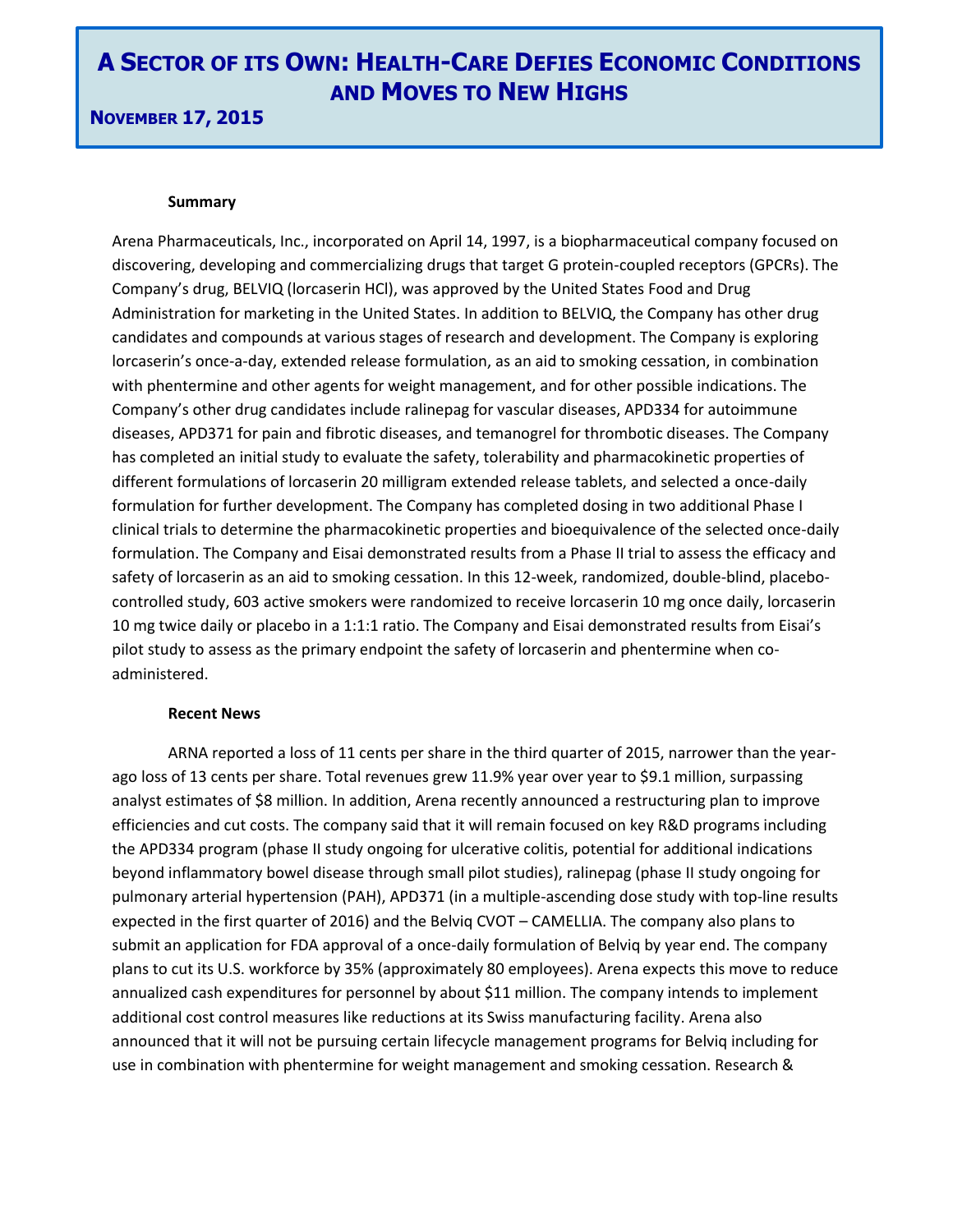**NOVEMBER 17, 2015**

development expenses declined 10.1% year over year to \$22.1 million. General & administrative (G&A) expenses increased 12.4% year over year to \$9.0 million.



#### **Verdict**

Although Arena's third quarter loss was narrower-than-expected, analysts remain concerned about challenges being faced in growing Belviq sales in the obesity market. Shares have been in a slump for the past five months, reaching a new 52 week low on Monday. Positive comments from management provide comfort for long investors, however time horizon is a key component of the investment strategy related to ARNA. A quick turnaround is not expected from this small cap, however be certain that the large players are watching for an opportunity to pounce on Companies with candidate drugs that have potential.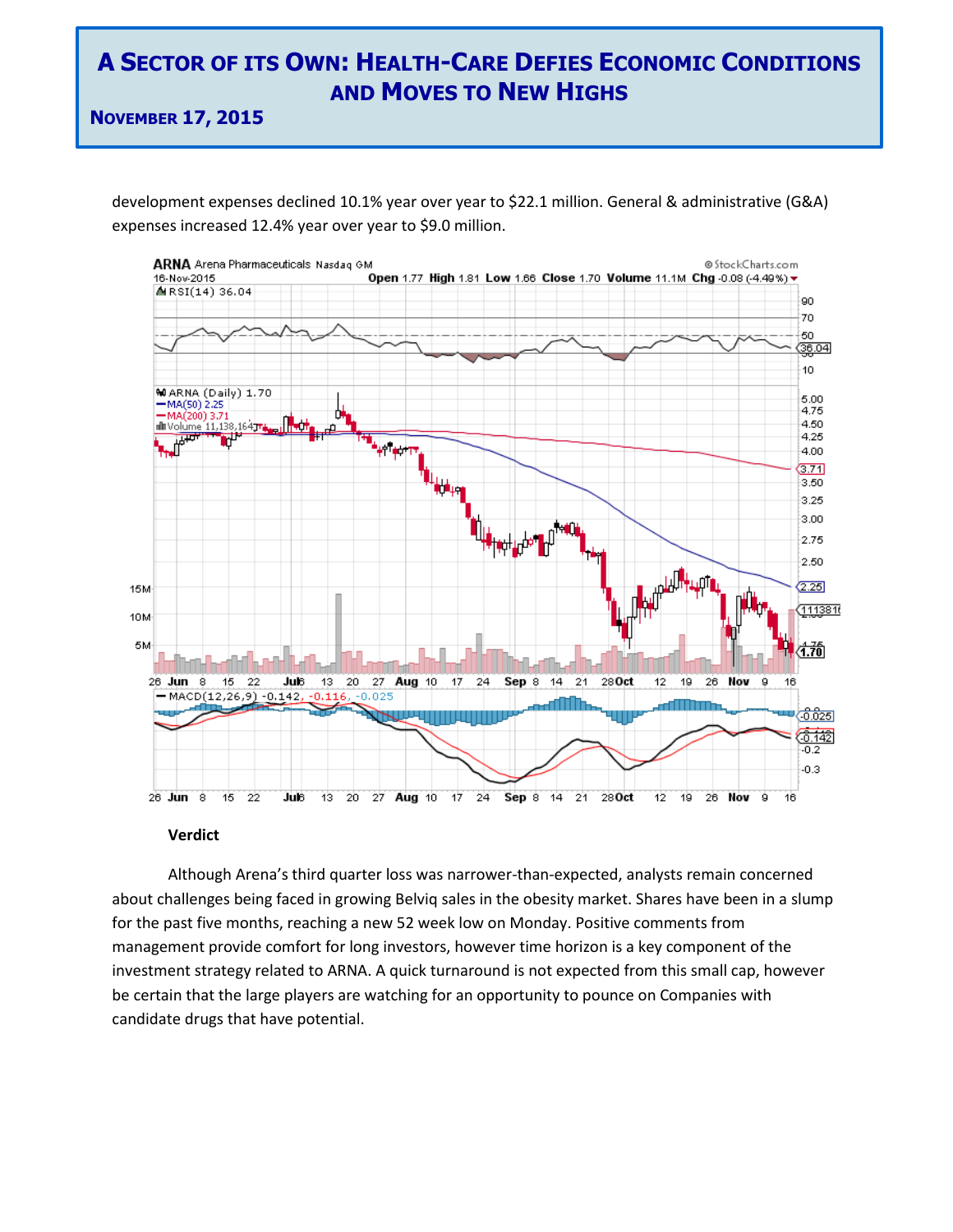#### **Aeterna Zentaris Inc. – Struggling from the Sidelines**

#### **Summary**

Aeterna Zentaris Inc., incorporated on September 12, 1990, is a Canada-based specialty biopharmaceutical company engaged in developing treatments in oncology, endocrinology and women's health. The Company has three wholly owned direct and indirect subsidiaries: AEZS GmbH, based in Frankfurt, Germany, Zentaris IVF GmbH, a direct wholly owned subsidiary of AEZS Germany based in Frankfurt, Germany, and Aeterna Zentaris, Inc. The Company's drug development efforts are focused on two compounds, zoptarelin doxorubicin and Macrilen, which are in clinical development, and on two oncology compounds (an Erk inhibitor and LHRH-disorazol Z product candidates), which are in preclinical development. The Company's principal product candidates include zoptarelin doxorubicin and Macrilen in oncology and endocrinology. The Company's Zoptarelin doxorubicin is a type of compound known as a cytotoxic conjugate. Zoptarelin doxorubicin represents a hybrid molecule composed of a synthetic peptide carrier and a chemotherapy agent, doxorubicin. The compound is an intravenous drug in advanced clinical development that directs the chemotherapy agent specifically to Luteinizing Hormone-Releasing Hormone-receptor expressing tumors, resulting in more targeted treatment with potentially less damage to healthy tissue. Macrilen (macimorelin acetate) is an orally available peptidomimetic ghrelin receptor agonist that stimulates the secretion of growth hormone by binding to the ghrelin receptor (GHSR-1a). Macrilen has been granted orphan-drug designation by the FDA for use in evaluating growth hormone deficiency.

### **Recent News and Analysis**

Aeterna Zentaris recently announced that the holders of its issued and outstanding common shares ("Common Shares") approved a share consolidation (the "Consolidation") and that the Company has determined that the Consolidation ratio will be 100-for-1. The Company intends to implement the Consolidation in the coming days and will shortly provide all relevant details regarding the Consolidation, including its effective date and the date on which the Common Shares are expected to commence trading on a post-Consolidation basis on the NASDAQ Capital Market and the Toronto Stock Exchange and information for registered and beneficial shareholders to exchange their pre-Consolidation for post-Consolidation Common Shares. The Company also announces that Mr. Marcel Aubut is no longer a member of the Board of Directors effective today, November 16, 2015. Net finance costs were \$7.9 million for the three-month period ended September 30, 2015, as compared to net finance costs of \$1.8 million for the same period in 2014. The increase in net finance costs of \$6.1 million is mainly related to the change in the estimated fair value of the Company's warrant liability.

In addition to the share consolidation, the Company recently reported Q3 financials. Net loss for the three-month period ended September 30, 2015 was \$15.3 million or \$0.07 per basic and diluted share, as compared to \$11.3 million or \$0.20 per basic and diluted share for the same period in 2014. This increase is predominantly due to higher comparative net finance costs and to higher comparative selling expenses, partially offset by lower comparative R&D costs. At the opening of the third quarter, the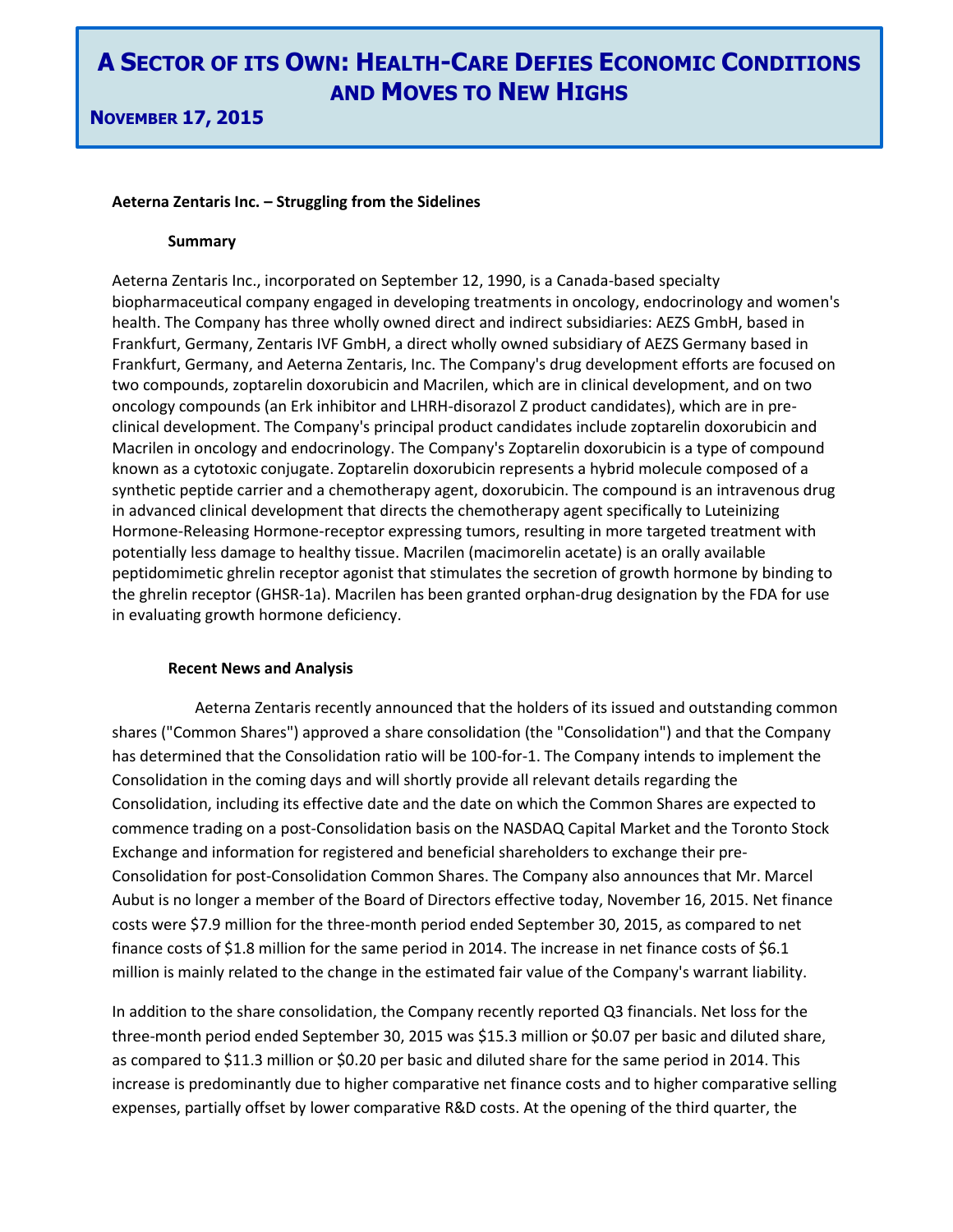**NOVEMBER 17, 2015**

Company had 139.9 million issued and outstanding common shares. On September 30 and November 4, 2015, the Company had 492.5 million and 632.7 million issued and outstanding common shares, respectively. The increase in the Company's outstanding shares during the quarter and subsequent to quarter-end through November 4, 2015, results from the issuance of 492.8 million common shares upon the alternate cashless exercise of Series B Warrants. Cash and cash equivalents were \$38.3 million as at September 30, 2015, compared to \$34.9 million as at December 31, 2014.



### **Verdict**

Although the Company has made progress in transforming into a growth oriented pharmaceutical business, the share price remains under pressure due to dilution from exercise of 27 million Series B Warrants. At the beginning of the quarter, 26,812,308 Series B Warrants were outstanding. The Company finished the quarter with 6,880,170. As a result of the agreements reached with the major holders of the Series B Warrants on November 1, only approximately 0.8 million Series B Warrants will remain outstanding, representing approximately 2.7% of the number originally issued.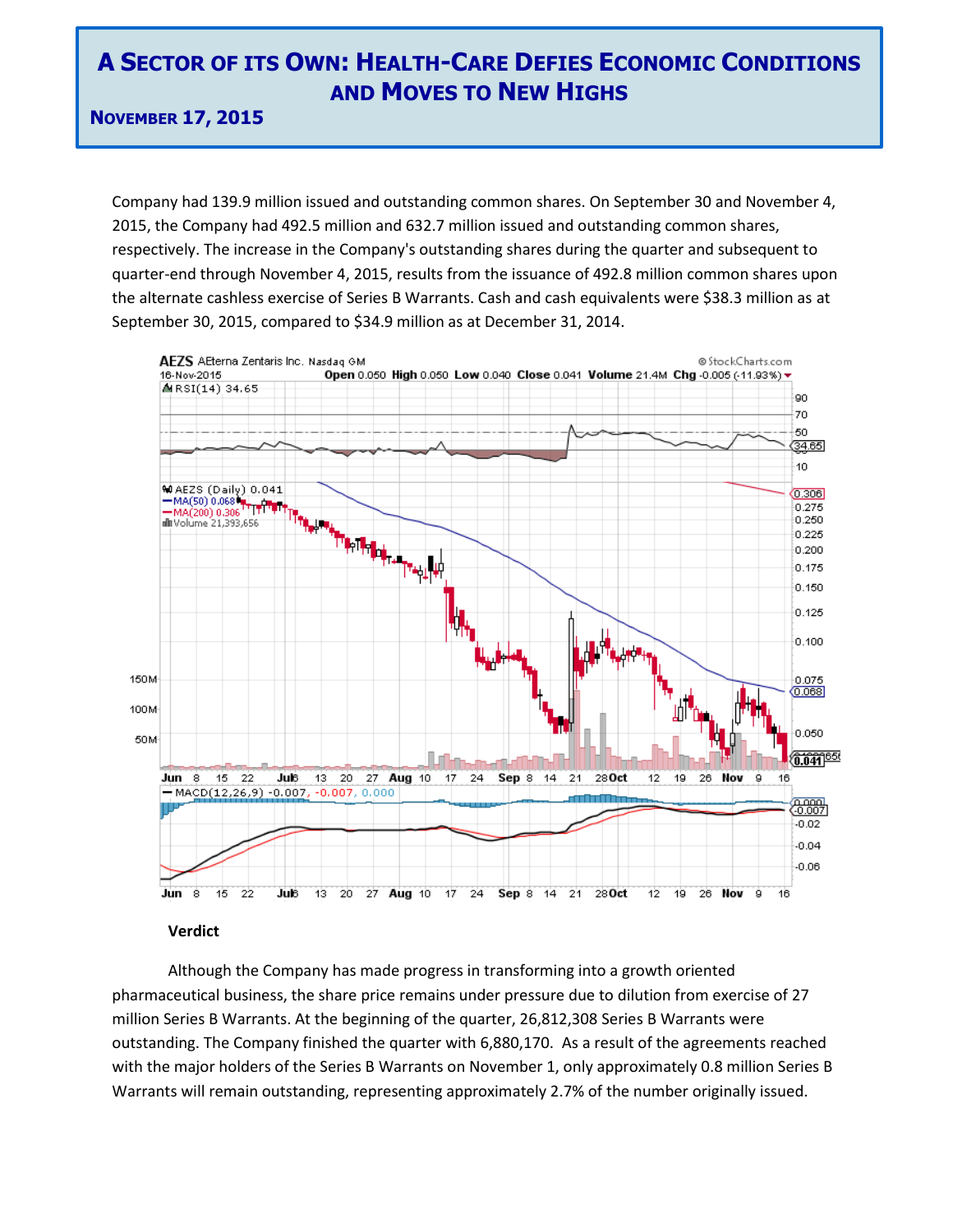### **NOVEMBER 17, 2015**

While the dilution caused by the Series B Warrants is substantially ended, AEZS obtained shareholder approval for a share consolidation that should help the company remain listed on the NASDAQ-CM. Struggles and headwinds are keeping this stock low and helping it hold its falling trend. Maybe a turnaround is in the works following the consolidation.

### **KaloBios Pharmaceuticals Inc. – No Cash Leads to Wind-Down**

### **Summary**

KaloBios Pharmaceuticals, Inc., incorporated on September 19, 2001, is a biopharmaceutical company. The Company is focused on the development of monoclonal antibody therapeutics for diseases that represent a burden to society and to patients and their families. The Company has a portfolio of patient targeted antibodies using its Humaneered antibody technology to treat serious medical conditions. The Company operates through the development of pharmaceutical products segment. The Company's principal pharmaceutical product candidates that are advanced to the clinical development stage include: KB004, KB003 and KB001-A. The Company seeks to identify and develop products that may treat multiple indications through proof of concept studies.

### **Recent News and Analysis**

The Company recently announced that it will wind down its operations and that it has engaged the Brenner Group to lead those efforts. Recent discussions around a number of possible strategic transactions have ended, and as a result, the company believes it is highly unlikely that continuing to explore strategic alternatives could generate a viable transaction within the time frame allowed by their limited cash resources. The company will discontinue its two current development programs, KB004, being studied in Phase 2 for certain hematologic malignancies, and lenzilumab, or KB003, scheduled to initiate Phase 1 development later this year in chronic myelomonocytic leukemia (CMML). KaloBios has engaged the restructuring firm of The Brenner Group to assist in the wind down of operations and liquidation of the company's assets. The company recently announced a reduction in operations and headcount affecting approximately 60% of the company's 28 employees. As a part of its wind down and handing over management of the wind down to The Brenner Group, the company expects to phase out the remaining employees over the next thirty to sixty days. As a result of these developments, the company will not be able to file its Form 10-Q for the third quarter, primarily due to resource constraints. As a part of its restructuring and winding down, the company has repaid in full its outstanding secured loan obligation to MidCap Financial, secured lender to the company, in the approximate amount of \$6.6 million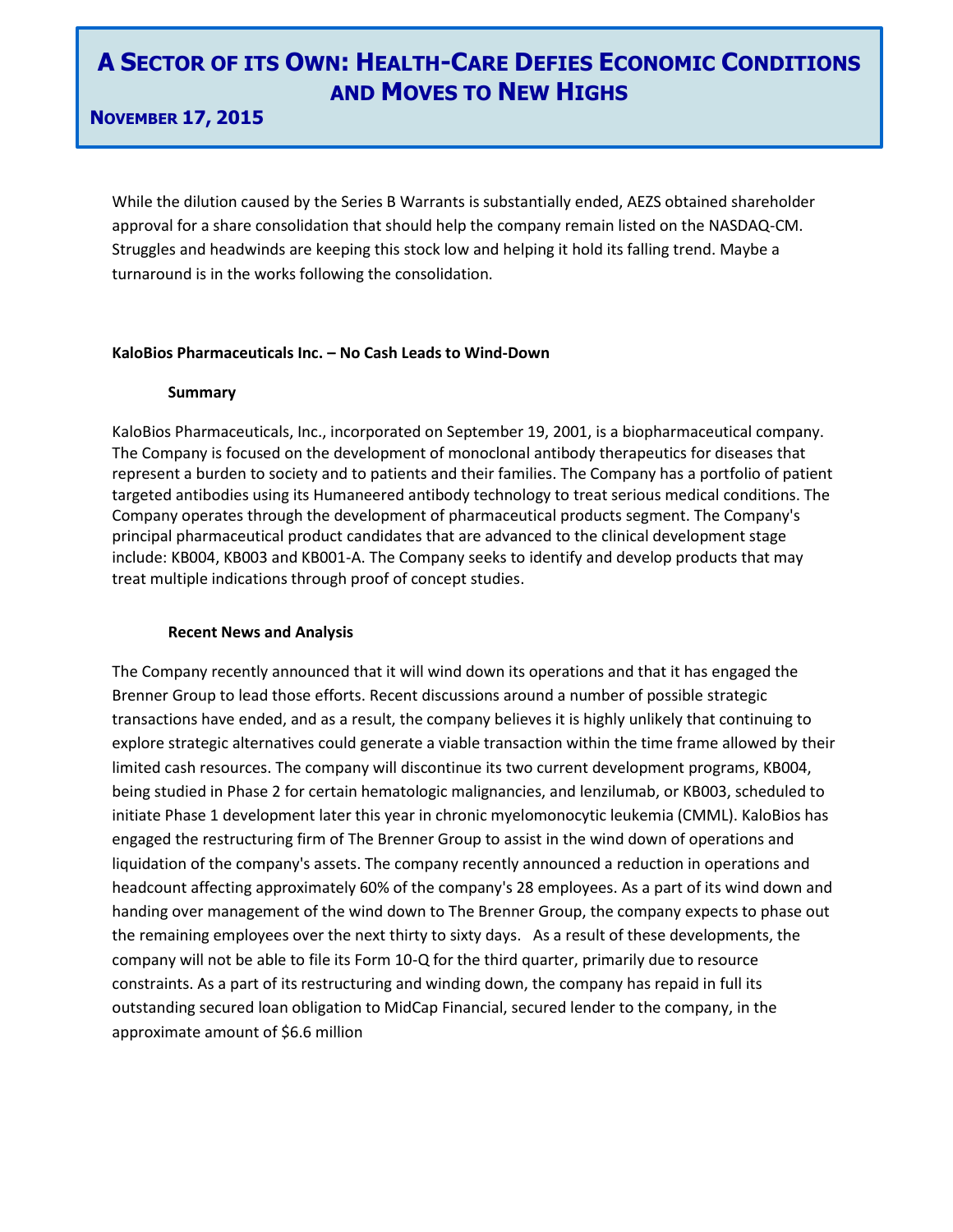**NOVEMBER 17, 2015**



### **Verdict**

Not much left to say about KBIO; operations are winding down, assets are being liquidated, and debt has been repaid. Sometimes throwing in the towel is not the end of all good things but maybe the beginning of something better. A hard learned lesson for KBIO, but let us all learn the easy way.

#### **Conclusion**

Over the past year, the health-care sector has boomed with M&A activity and huge investment returns for those playing in this sector. Economic conditions have not been favorable for any particular sector, but health-care has dominated despite the general downtrends and speed bumps along the way. From recent social media attacks on the sector to scandals with some of the largest players, nothing has phased the growth. With aging baby boomers, care is more in demand than ever and companies will spot the opportunity and excel within. The four companies discussed in this report provide a glimpse of the opportunities available in health-care, even at the small cap level. Several have been identified as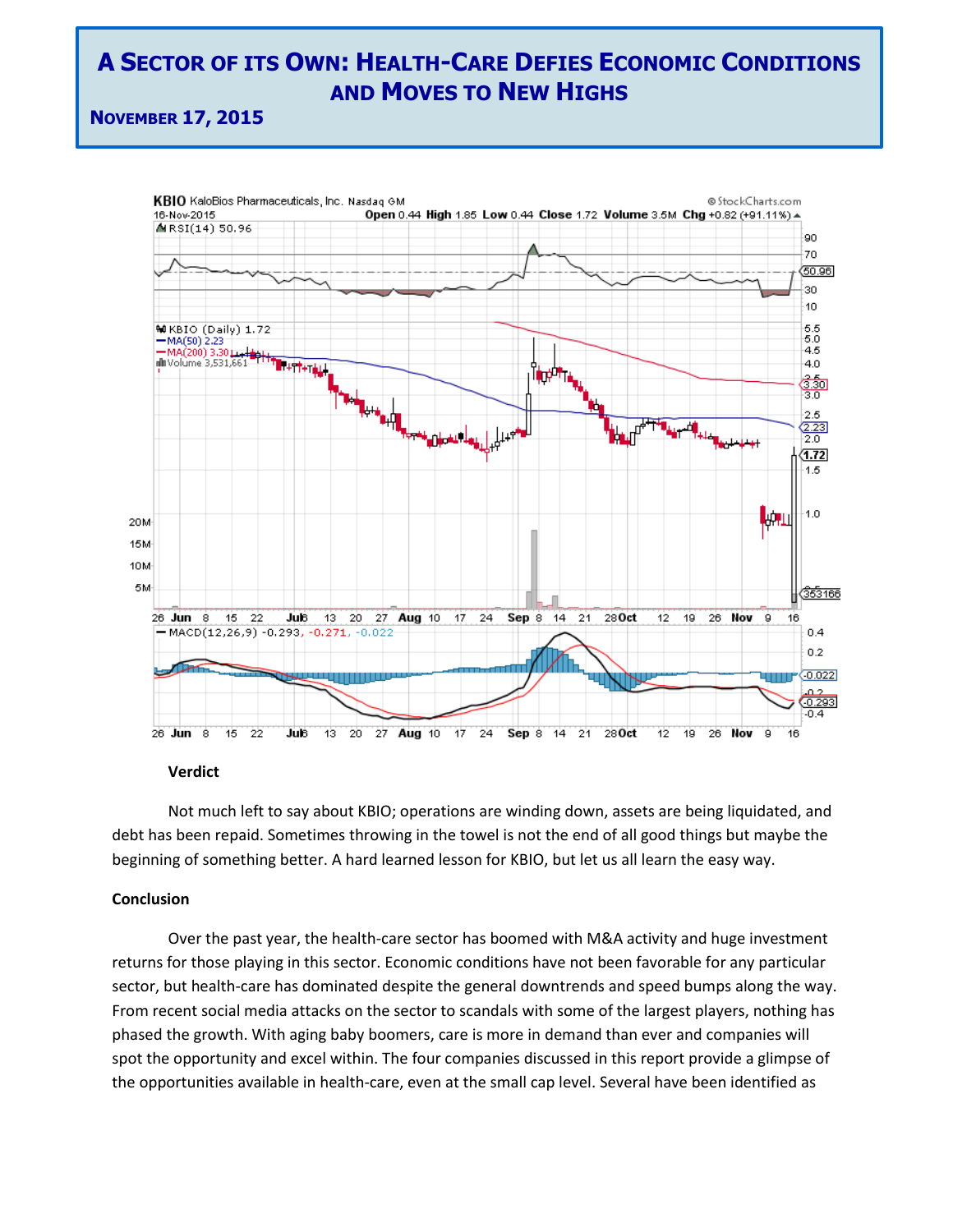**NOVEMBER 17, 2015**

takeover candidates and some have discontinued all operations, but one things remains; health-care will continue to thrive.

### **Sources:**

- 1. [http://www.reuters.com/finance/stocks/companyProfile?rpc=66&symbol=HART.O#kTTTxkTrKwGJhSTZ.9](http://www.reuters.com/finance/stocks/companyProfile?rpc=66&symbol=HART.O#kTTTxkTrKwGJhSTZ.97) [7](http://www.reuters.com/finance/stocks/companyProfile?rpc=66&symbol=HART.O#kTTTxkTrKwGJhSTZ.97)
- 2. <http://www.google.ca/finance?q=NASDAQ%3AHART&hl=en&gl=ca&ei=lW1KVqHXF4nFjAGe0YvgAQ>
- 3. <https://ca.finance.yahoo.com/q?s=HART&ql=1>
- 4. <http://stockcharts.com/h-sc/ui?s=HART&p=D&b=5&g=0&id=p76604434938>
- 5. [http://www.reuters.com/finance/stocks/companyProfile?rpc=66&symbol=ARNA.O#FowuMXlSo1CjbTvP.9](http://www.reuters.com/finance/stocks/companyProfile?rpc=66&symbol=ARNA.O#FowuMXlSo1CjbTvP.97) [7](http://www.reuters.com/finance/stocks/companyProfile?rpc=66&symbol=ARNA.O#FowuMXlSo1CjbTvP.97)
- 6. <http://stockcharts.com/h-sc/ui?s=ARNA&p=D&b=5&g=0&id=p62466321163>
- 7. <http://www.google.ca/finance?q=arna&hl=en&gl=ca&ei=PHVKVrmZKYnFjAGe0YvgAQ>
- 8. <https://ca.finance.yahoo.com/q?s=ARNA&ql=0>
- 9. <http://www.reuters.com/finance/stocks/companyProfile?rpc=66&symbol=AEZS.O#SyTkK2MtG4K4ZTfx.97>
- 10. <http://stockcharts.com/h-sc/ui?s=AEZS&p=D&b=5&g=0&id=p18983322967>
- 11. [http://www.google.ca/finance?q=NASDAQ%3AAEZS&hl=en&gl=ca&ei=\\_3dKVrDCOI7bjAHw9KyIDg](http://www.google.ca/finance?q=NASDAQ%3AAEZS&hl=en&gl=ca&ei=_3dKVrDCOI7bjAHw9KyIDg)
- 12. <https://ca.finance.yahoo.com/q?s=AEZS&ql=0>
- 13. <http://www.reuters.com/finance/stocks/companyProfile?rpc=66&symbol=KBIO.O#SPVKbZEbCLGqStkx.97>
- 14. <http://stockcharts.com/h-sc/ui?s=KBIO&p=D&b=5&g=0&id=p98770913263>
- 15. <http://www.google.ca/finance?q=kbio&hl=en&gl=ca&ei=lnhKVqi0BoKo2Aag4YXwAw>
- 16. <https://ca.finance.yahoo.com/q?s=KBIO&ql=0>
- 17. <http://www.latimes.com/business/la-fi-agenda-mergers-healthcare-20151116-story.html>
- 18. <http://finance.yahoo.com/news/hart-reports-q3-financial-results-210500703.html>
- 19. [http://investor.harvardapparatusregen.com/press-release/featured/hart-reports-significant](http://investor.harvardapparatusregen.com/press-release/featured/hart-reports-significant-confirmatory-results-its-2nd-generation-bioengineere)[confirmatory-results-its-2nd-generation-bioengineere](http://investor.harvardapparatusregen.com/press-release/featured/hart-reports-significant-confirmatory-results-its-2nd-generation-bioengineere)
- 20. <http://finance.yahoo.com/news/arena-3q-loss-narrower-expected-153403719.html>
- 21. <http://finance.yahoo.com/news/kalobios-wind-down-operations-214000347.html>

### **Risk Factors**

An investment in the common stock of the company is subject to a number of risks. The information below contains latest filings and risk factors that should be considered by all investors. Investors should carefully consider the risk factors set out below and consider all other information contained herein, and in the company's SEC filings, before making an investment decision. We assume no obligation to update or revise any such forward looking statements to reflect events or circumstances that occur after such statements are made. A complete list of filings including the risk factors for the company can be found here: http://www.sec.gov/cqi-bin/browse[edgar?CIK=prgn&Find=Search&owner=exclude&action=getcompany](http://www.sec.gov/cgi-bin/browse-edgar?CIK=prgn&Find=Search&owner=exclude&action=getcompany)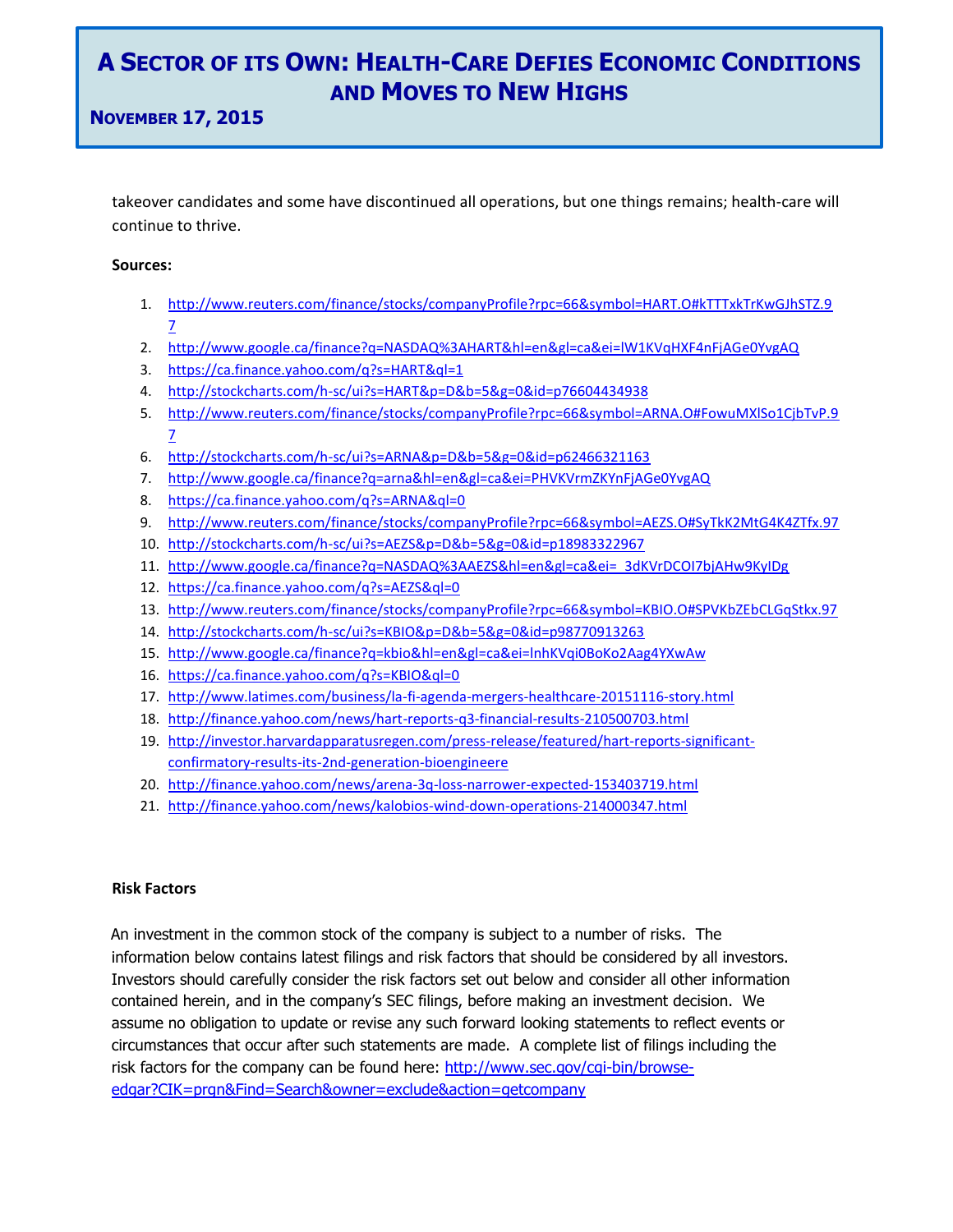**NOVEMBER 17, 2015**

Disclosure: I, Robert Borowski, research analyst have no positions in any stocks mentioned, and no plans to initiate any positions within the next 72 hours. I wrote this article myself, and it expresses my own opinions and I have no business relationship with any company whose stock is mentioned in the article.

The information contained herein is not intended to be investment advice and does not constitute any form of invitation or inducement by Robert Borowski to engage in investment activity. Neither the information nor any opinion expressed constitutes a solicitation for the purchase or sale of any security. Securities, financial instruments, strategies, or commentary mentioned herein may not be suitable for all investors and this material is not intended for any specific investor and does not take into account an investor's particular investment objectives, financial situations or needs. Any opinions expressed herein are given in good faith, are subject to change without notice, and are only current as of the stated date of their issue. Prices, values, or income from any securities or investments mentioned in this report may fluctuate, and an investor may, upon selling an investment lose a portion of, or the entire principal amount invested. Past performance is no guarantee of future results. Before acting on any recommendation in this material, you should consider whether it is suitable for your particular circumstances and, if necessary, seek professional advice.

### FORWARD-LOOKING STATEMENT

This report may contain certain forward-looking statements and information, as defined within the meaning of Section 27A of the Securities Act of 1933 and Section 21E of the Securities Exchange Act of 1934, and is subject to the Safe Harbor created by those sections. This material contains statements about expected future events and/or financial results that are forward-looking in nature and subject to risks and uncertainties. Such forward- looking statements by definition involve risks, uncertainties and other factors, which may cause the actual results, performance or achievements of mentioned company to be materially different from the statements made herein.

### COMPLIANCE PROCEDURE

Content is researched, written and reviewed on a best-effort basis. This document, article or report is written and authored by Robert Borowski. An outsourced research services provider represented by Robert Borowski, provided Broad Street Alerts this article or report. However, we are only human and may make mistakes. If you notice any errors or omissions, please notify us below. Broad Street Alerts is not entitled to veto, interfere or alter the articles, documents or report once created and reviewed by the outsourced research provider represented by Robert Borowski. All parties responsible for the creation and dissemination of this report do not engage in high frequency trading.